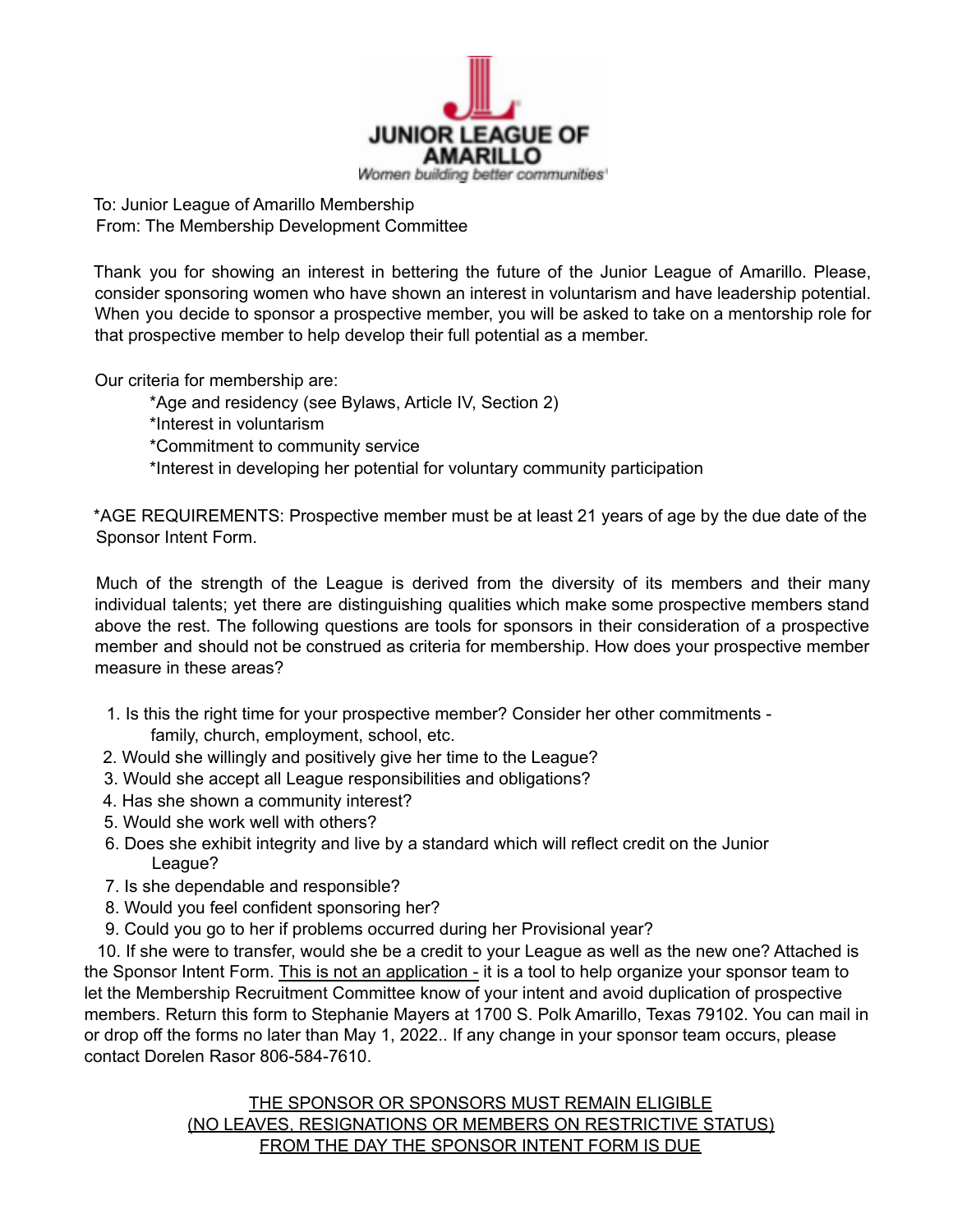### (MAY 1, 2022, OR 2 WEEKS PRIOR TO THE MAY MEMBERSHIP MEETING) THROUGH THE SPECIFIED 72 HOUR PERIOD.

# THE SPONSOR

Sponsoring a prospective member is an honor. Our purpose is to train new leaders for volunteer service. Our Mission is as follows: The Junior League of Amarillo is an organization of women committed to promoting voluntarism, developing the potential of women, and improving communities through the effective action and leadership of trained volunteers. Its purpose is exclusively educational and charitable.

## WHO CAN SPONSOR?

- 1. Active and Sustaining members who are in good standing and are not currently taking a leave of absence may sponsor a prospective member. A member in good standing the entire preceding and current administrative year may have the privilege of sponsoring a prospective member. No member on leave of absence, or on restrictive status, may sponsor a prospective member.
- 2. Each prospective member must have ONE sponsor who is Active or Sustaining (see Bylaws Article IV, Section 2.b.). Prospective members may have up to four sponsors who are Active or Sustaining.
- 3. A member may sponsor a maximum of FOUR prospective members.
- 4. No member may sponsor her daughter, step-daughter, daughter-in-law, granddaughter, niece, sister, or sister-in-law.

RESPONSIBILITIES OF THE SPONSOR:

- 1. Complete, sign and hand-deliver or mail the mandatory Sponsor Intent Form (attached) by May 1, 2022, to Dorelen Rasor at 1700 S. Polk**,** Amarillo, Texas 79102. No late Sponsor Intent Forms will be accepted.
- 2. Each sponsor will pay \$30.00 per prospective member for hospitality fees during the Provisional Course. Sponsors -please turn in one check or money order, made out to the Junior League of Amarillo for \$30, along with the Sponsor Intent Form, in an envelope with prospective member's name on the outside. If the prospective member declines, the sponsors' hospitality fees will be refunded **UPON WRITTEN REQUEST** to the Finance Vice-President by June 1, 2022. Sponsors of non-resident prospective members are exempt unless the prospective member participates in the Provisional course in Amarillo.
- 3. During the May Membership meeting, sponsors will pick up and distribute invitations within 72 hours.
- 4. Sponsors may be requested to meet with the Membership Development Chairman with their prospective members.
- 5. Accompany your Provisional to the September Membership Meeting.
- 6. Be accessible to your Provisional prior to and during her Provisional year for questions and assistance as needed.
- 7. Be listed with your Provisional's name in the 2022-2023 Yearbook.

#### SPONSOR INTENT FORM **DUE NO LATER THAN May 1, 2022**

This form is confidential. Do not inform your prospective member of her sponsorship until you are notified by the Membership Development Committee or receive her invitation at the May Membership Meeting.